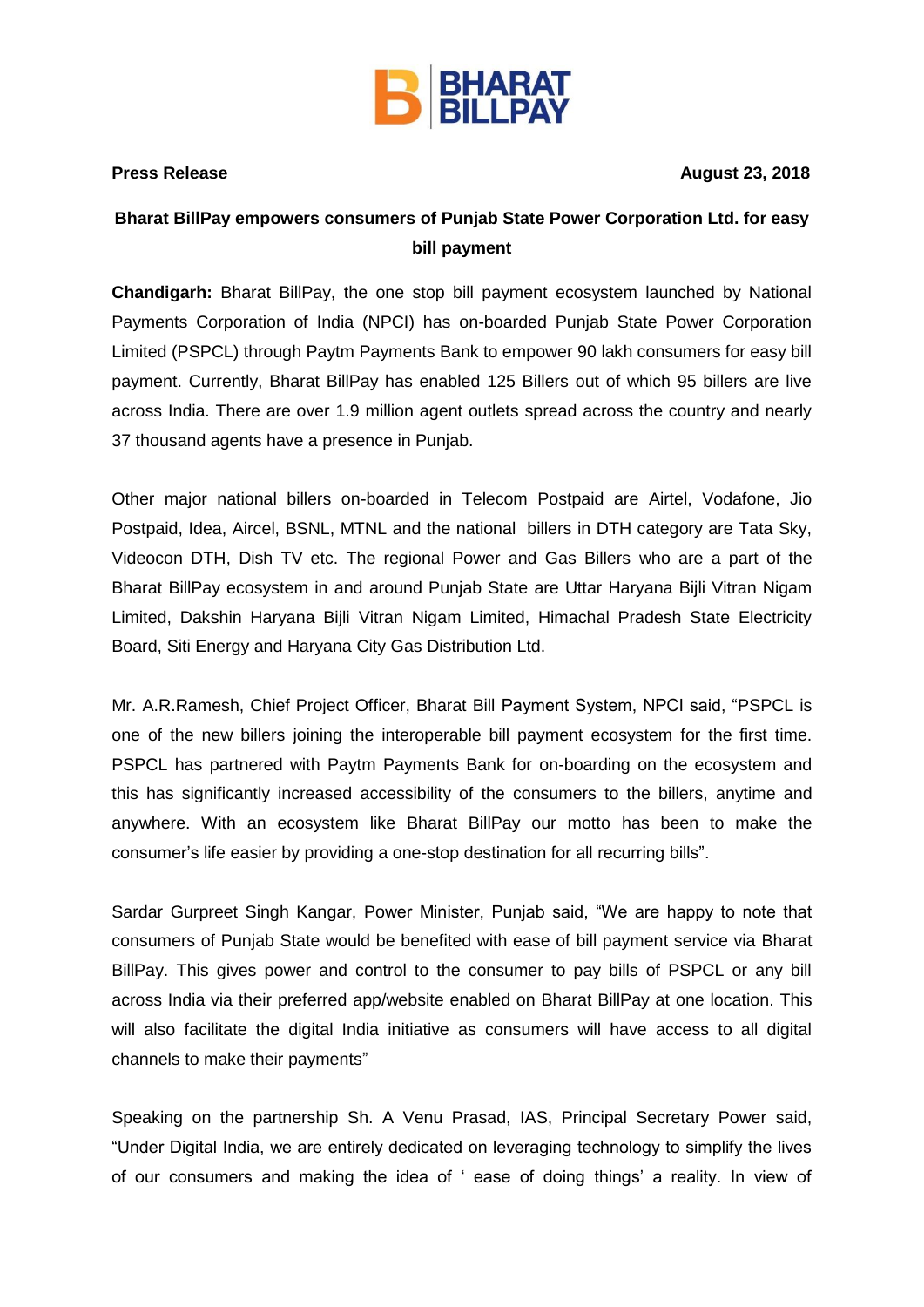promoting online payment collection of electricity bills, PSPCL is happy to collaborate with BBPS to enable quick, seamless and easy bill payments experience for our consumers. We appeal all PSPCL consumers to pay their electricity bills through BBPS channels and enjoy the convenience of easy online electricity bill payments. We are confident PSPCL consumers will find this service extremely convenient and useful."

Er. Baldev Singh Sran, Chairman cum Managing Director, PSPCL said, "With Bharat BillPay, PSPCL consumers have a safe and secure option to pay their bills and it saves time and cost of travelling to various PSPCL bill collection centres. It empowers the consumers to pay their bills at one single platform instead of visiting multiple website, apps etc.

Mr. Jatinder Goyal, Director Finance, PSPCL said, "With Bharat BillPay, PSPCL can now reduce huge costs being spent on various collection points. Consumers have to pay zero cost on digital Bharat BillPay channels like net-banking, mobile-banking etc."

Consumers can pay their PSPCL bills in four simple steps:

- 1. Select to pay your bills via net-banking, website, app or physical outlets by just seeing the Bharat BillPay logo.
- 2. Select PSPCL from the list. Check the list at [www.bharatbillpay.com](http://www.bharatbillpay.com/)
- 3. Choose your desired payment mode like Debit Card, Credit Card, Net-Banking or Cash as enabled by your bank.
- 4. Receive instant receipt and confirmation with Bharat BillPay logo

Bharat BillPay is an ecosystem that provides one-stop interoperable bill payment solution and enables the consumers of banks and non-banks across India to make bill payment via their preferred mode of channel like Website, Internet Banking, Mobile App/Banking, KIOSK or physical centres like Agent/Bank-Branch/Business Correspondents etc. The approved category of billers on Bharat BillPay are: Electricity, Direct-To-Home (DTH), Telecom (mobile postpaid, landline postpaid and broadband), Water and Gas. Once bills are paid, the consumers receive instant confirmation in the form of SMS or/and email or print receipt with the Bharat BillPay logo.

**About Bharat Bill Payment System:** Bharat Bill Payment System is a Reserve Bank of India's (RBI) conceptualised ecosystem, managed by National Payments Corporation of India (NPCI) which offers integrated, accessible and interoperable bill payment services to consumers across geographies with certainty, reliability and safety of transactions. It offers bill payment service to consumers through a network of agents/ retail shops/ bank-branches